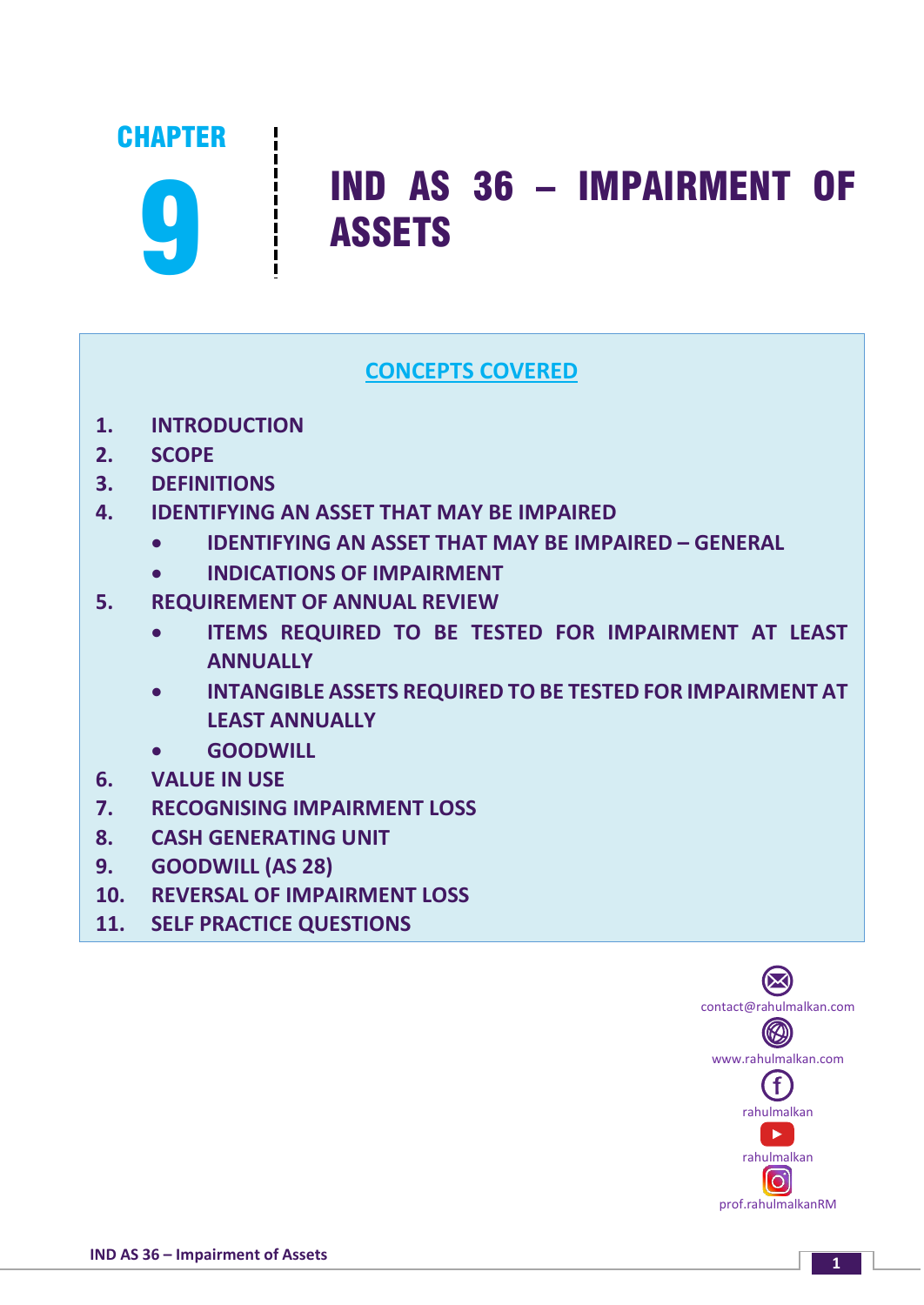#### **1. INTRODUCTION :**

Assets as defined by Framework for preparation and Presentation of Financial Statements means "Any resource controlled by an enterprise and from which future economic benefit are expected by that enterprise from that resource.

As per the above definition assets represents future economic benefit and hence should be measured according to benefit expected out of it. However if there is decline in amount of benefit expected than the asset should be revalued to reflect the amount i.e expected benefit.

If the carrying amount of asset is more than its recoverable amount, the excess of carrying amount over its recoverable amount is called as Impairment Loss.

"Impairment Loss = Carrying Amount – Recoverable Amount"

#### **2. SCOPE :**

This Standard shall be applied in accounting for the impairment of all assets, other than:

- 1. Inventories (as covered in Ind AS 2)
- 2. Contract assets and assets arising from costs to obtain or fulfill a contract (Ind AS 115)
- 3. Deferred tax assets (Ind AS 12)
- 4. Assets arising from employees benefits (Ind AS 19)
- 5. Biological Assets measured at fair value less cost to sell (Ind AS 41)
- 6. Deferred acquisition costs and intangible assets arising from insurance contracts (Ind AS 104)
- 7. Non-current assets (or disposal groups) classified as held for sale (as covered in Ind AS 105)
- 8. Financial Assets (within the scope of Ind AS 109)

#### **3. DEFINITIONS :**

The following are the key terms used in this standard:

- **1. Carrying amount** is the amount at which an asset is recognised after deducting any accumulated depreciation (amortisation) and accumulated impairment losses thereon.
- **2.** The **recoverable amount** of an asset or a cash-generating unit is the higher of its fair value less costs of disposal and its value in use.
- **3. Fair value** is the price that would be received to sell an asset or paid to transfer a liability in an orderly transaction between market participants at the measurement date (refer Ind AS 113 Fair Value Measurement).
- **4. Useful life** is either: a) the period of time over which an asset is expected to be used by the entity; or b) the number of production or similar units expected to be obtained from the asset by the entity.
- **5.** A **cash-generating unit** is the smallest identifiable group of assets that generates cash inflows that are largely independent of the cash inflows from other assets or groups of assets.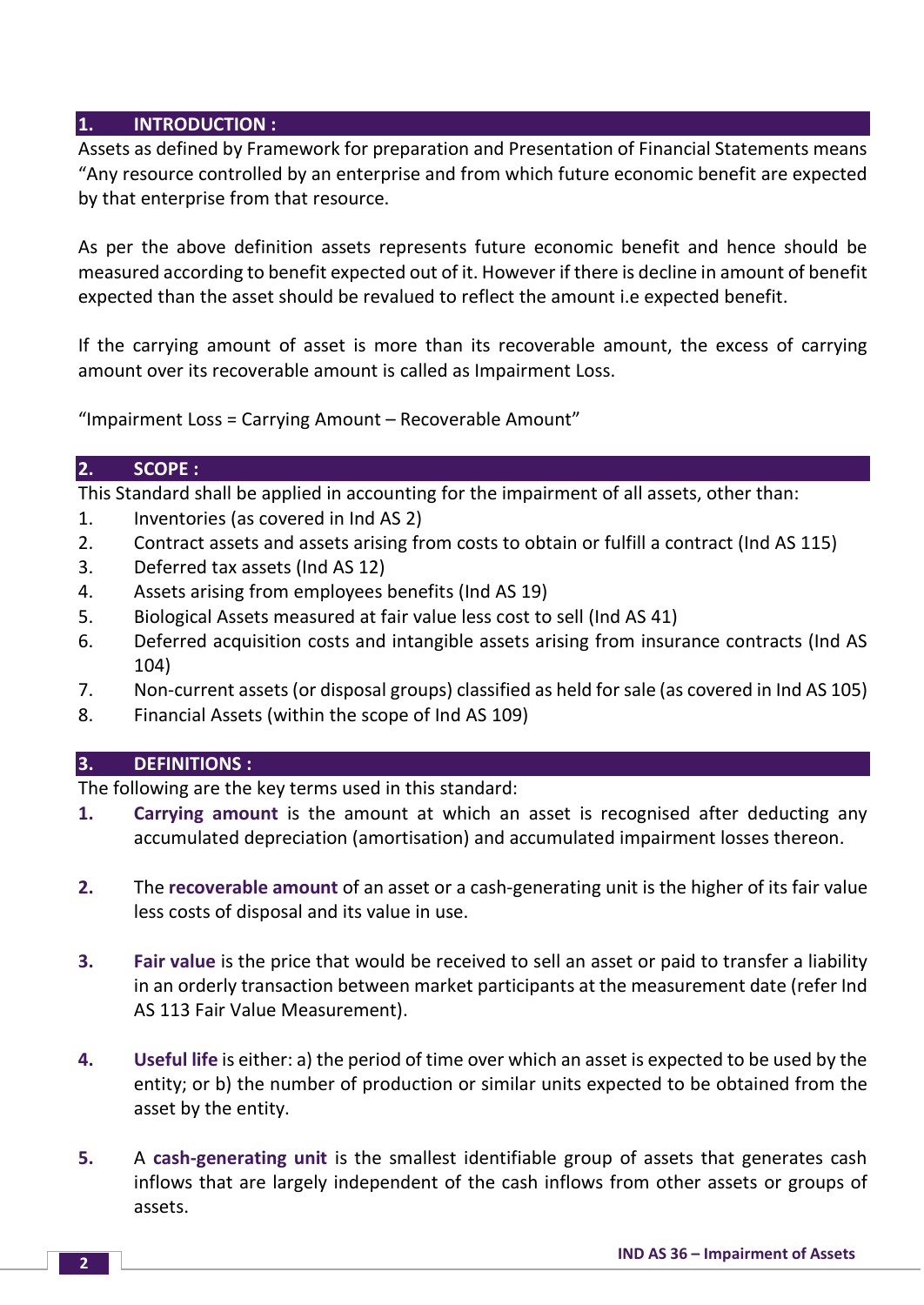- **6. Corporate assets** are assets other than goodwill that contribute to the future cash flows of both the cash-generating unit under review and other cash-generating units.
- **7. Costs of disposal** are incremental costs directly attributable to the disposal of an asset or cash-generating unit, excluding finance costs and income tax expense.
- **8. Depreciable amount** is the cost of an asset, or other amount substituted for cost in the financial statements, less its residual value.
- **9. Depreciation (Amortisation)** is the systematic allocation of the depreciable amount of an asset over its useful life.
- **10.** An **impairment loss** is the amount by which the carrying amount of an asset or a cashgenerating unit exceeds its recoverable amount.
- **11. Value in use** is the present value of the future cash flows expected to be derived from an asset or cash-generating unit.

#### **4. IDENTIFYING AN ASSET THAT MAY BE IMPAIRED : 4.1 IDENTIFYING AN ASSET THAT MAY BE IMPAIRED – GENERAL :**

An asset is impaired when its carrying amount exceeds its recoverable amount.



- An entity shall **assess** at the end of each reporting period whether there is any **indication** that an asset may be impaired. If any such indication exists, the entity is required to estimate the **recoverable amount** of the asset.
- Irrespective of whether there is any indication of impairment, an entity is required to test following items for impairment at least annually:

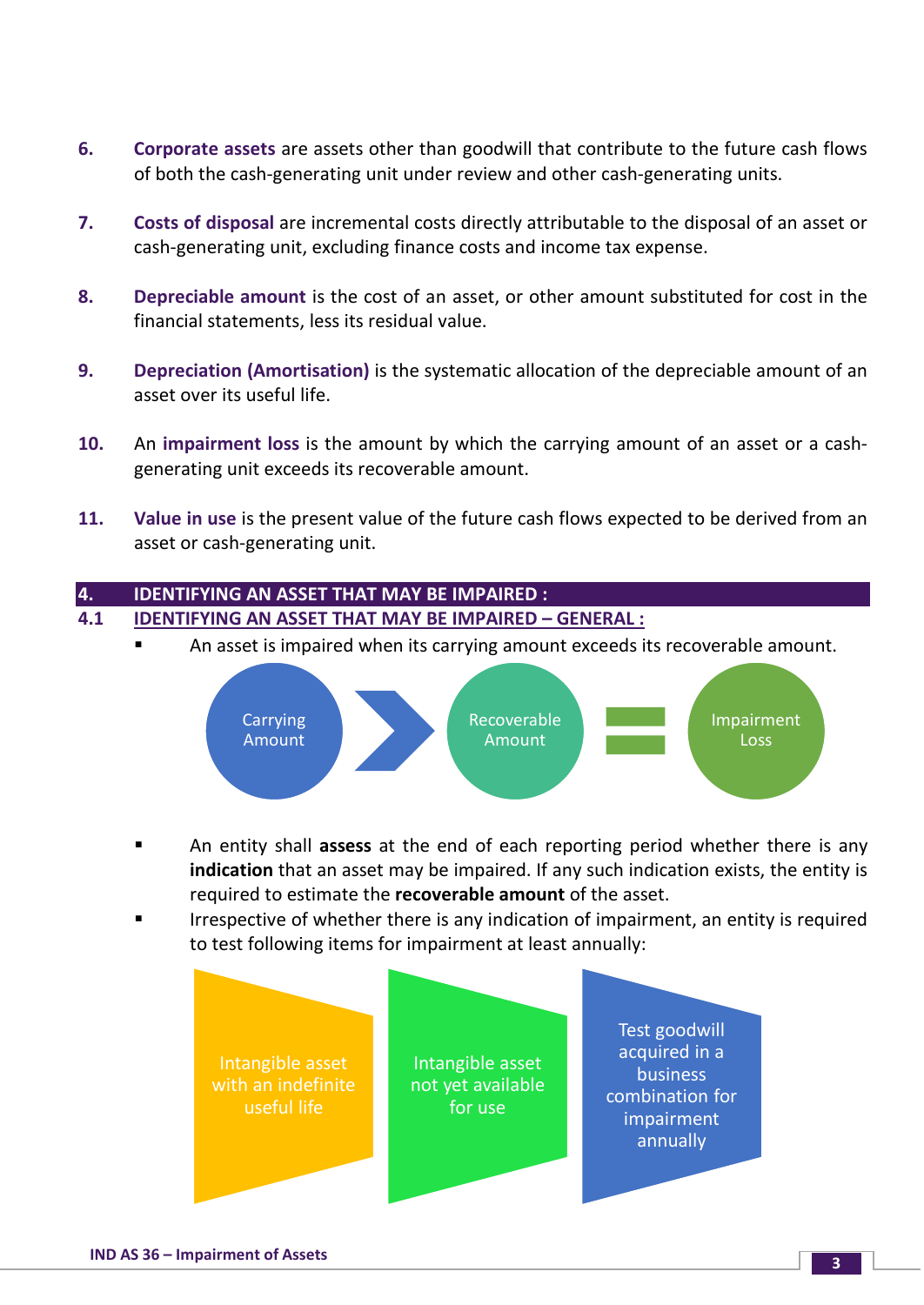For above three assets, the entity should not have wait for Impairment indicators, rather there is mandate of impairment testing. We will discuss this aspect in detail in the next section.



#### **Question 1 – Rainbow Limited**

Jupiter Ltd, a leading manufacturer of steel is having a furnace, which is carried in the balance sheet on 31.03.2011 at Rs.250 lakh. As at that date the value in use and Fair value is Rs.200 lakh. The cost of disposal is Rs.13 lakh.

Calculate the Impairment Loss to be recognised in the books of the Company?



#### **Question 2 – Venus Ltd.**

Venus Ltd. has an asset, which is carried in the Balance Sheet on March 31, 2011 at Rs.500 lakh. As at that date the value in use is Rs.400 lakh and the fair value less costs to sells is Rs.375 lakh.

From the above data:

- (a) Calculate impairment loss.
- (b) Prepare journal entries for adjustment of impairment loss.
- (c) Show, how impairment loss will be shown in the Balance Sheet.



#### **Question 3 – X Ltd.**

X Ltd. is having a plant (asset) carrying amount of which is Rs.100 lacs on 31.03.2015. Its balance useful life in 5 years and residual value at the end of five years is Rs.5 lacs. Estimated future cash flows from using the plant in next five years are :

| For the year ended on | <b>Estimated Cash flows (Rupees in lacs)</b> |
|-----------------------|----------------------------------------------|
| 31.03.2016            | 50                                           |
| 31.03.2017            | 30                                           |
| 31.03.2018            | 30                                           |
| 31.03.2019            | 20                                           |
| 31.03.2020            | 20                                           |

Calculate "value in use" for plant if the applicable discounts rate is 10% and also calculate the recoverable amount if the net selling price of plant on 31.03.2015 is Rs.60.00 lacs.



#### **Question 4 – Uttaranchal Industries Ltd.**

Uttaranchal Industries Ltd. gives the following estimates of cash flows relating to fixed asset on 31.12.2015. The discount rate is 15%

| Year | Cash Flows (Rs. In lacs) |
|------|--------------------------|
| 2016 | 2000                     |
| 2017 | 3000                     |
| 2018 | 3000                     |
| 2019 | 4000                     |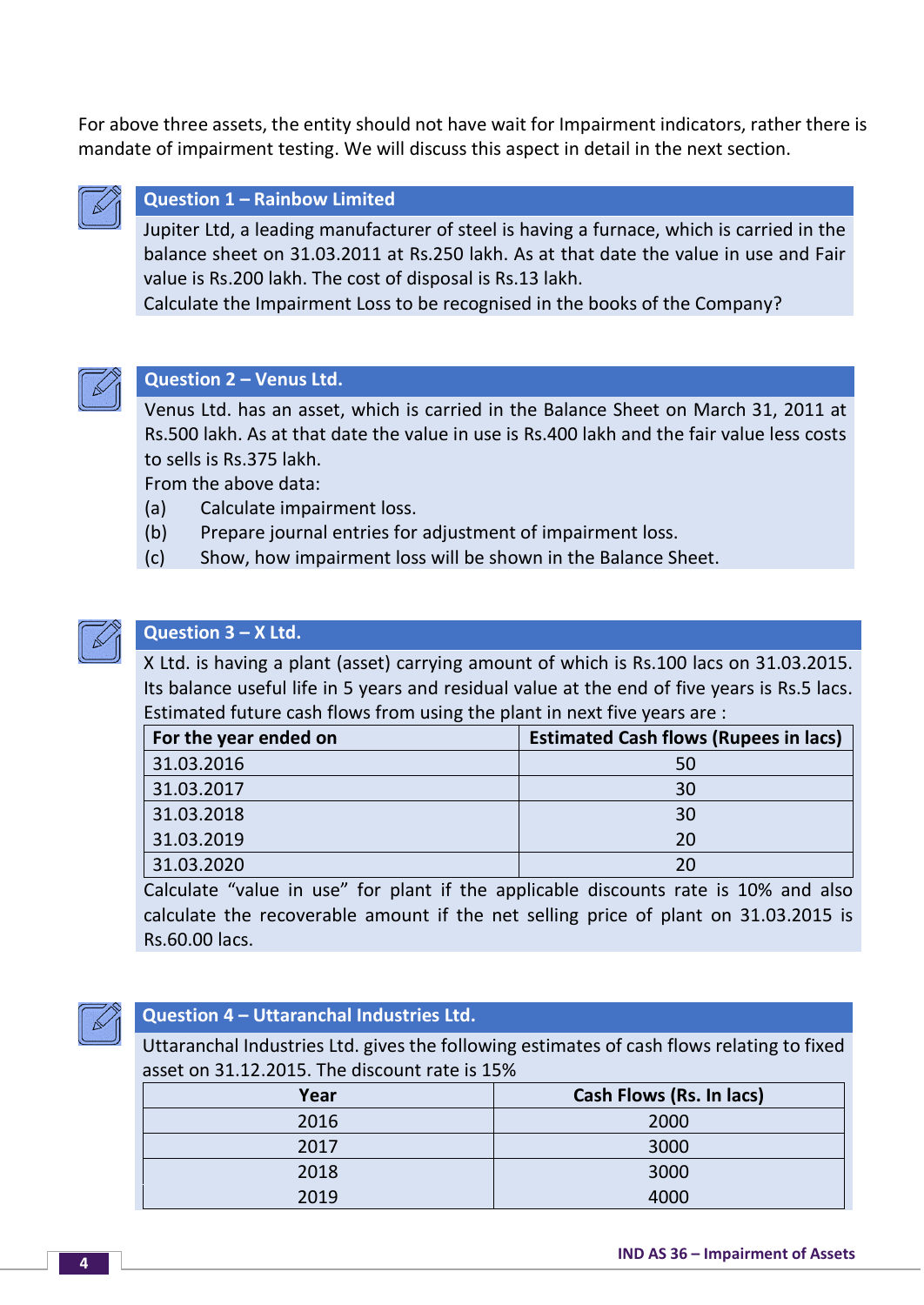|    | 2020                                                           | 2000 |
|----|----------------------------------------------------------------|------|
|    | Residual value at the end of 2020 is Rs.500 lacs               |      |
|    | Fixed asset purchased on 01.01.2013 for Rs.20000 lacs          |      |
|    | Useful life is 8 years                                         |      |
|    | Residual value estimated Rs.500 lakhs at the end of 8 years    |      |
|    | Net Selling price Rs.10,000 lacs                               |      |
|    | Calculate on 31.12.2015                                        |      |
| a. | Carrying amount at the end of 2015                             |      |
| b. | Value is use on 31.12.2015                                     |      |
| C. | Recoverable amount on 31.12.2015                               |      |
| d. | Impairment loss to be recognized for the year ended 31.12.2015 |      |

- e. Revised carrying amount
- f. Depreciation charges for 2016.

# **4.2 INDICATIONS OF IMPAIRMENT**



# **5. REQUIREMENT OF ANNUAL REVIEW :**

# **5.1 ITEMS REQUIRED TO BE TESTED FOR IMPAIRMENT AT LEAST ANNUALLY :**

Irrespective of whether there is any indication of impairment, an entity is required to test following items for impairment at least annually:

- a) intangible asset with an indefinite useful life;
- b) intangible asset not yet available for use; and
- c) goodwill acquired in a business combination for impairment.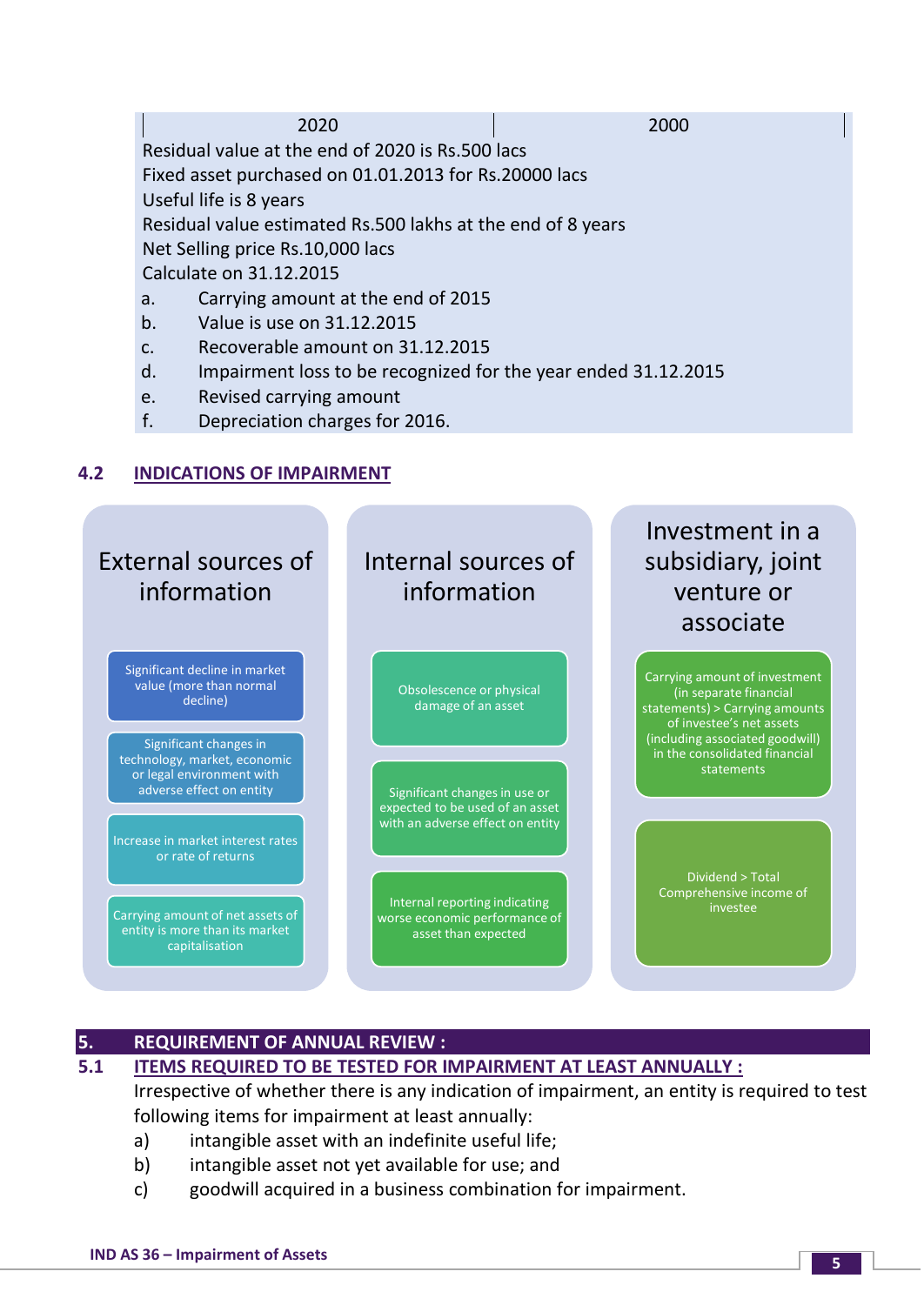#### **5.2 INTANGIBLE ASSETS REQUIRED TO BE TESTED FOR IMPAIRMENT AT LEAST ANNUALLY :**

Intangible asset with an indefinite useful life and intangible assets not yet available for use to be tested for impairment

- a) annually; and
- b) and whenever there is an indication, at the end of a reporting period, that the asset may be impaired

by comparing its carrying amount with its recoverable amount, irrespective of whether there is any indication that it may be impaired.

 This impairment test may be performed at any time during an annual period, provided it is performed at the same time every year and whenever there is an indication, at the end of a reporting period, that the asset may be impaired.

#### **Example :**

Intellectual Property rights (IPR) having Indefinite useful life has been tested for Impairment in the first quarter of FY 20X1-20X2. Impairment testing on such assets needs to be mandatory done in the same time frame i.e first quarter of FY 20X2-20X3. Suppose, there is indication of impairment in third quarter of FY 20X2-20X3, in such case, the company needs to do impairment testing in third quarter apart from mandatory annual review.

- Different intangible assets may be tested for impairment at different times. However, if such an intangible asset was initially recognised during the current annual period, that intangible asset shall be tested for impairment before the end of the current annual period
- However, the most recent detailed calculation of such an asset's recoverable amount made in a preceding period may be used in the impairment test for that asset in the current period, provided all of the following criteria are met:
	- a) if the intangible asset does not generate cash inflows from continuing use that are largely independent of those from other assets or groups of assets and is therefore tested for impairment as part of the cash-generating unit to which it belongs, the assets and liabilities making up that unit have not changed significantly since the most recent recoverable amount calculation;
	- b) the most recent recoverable amount calculation resulted in an amount that exceeded the asset's carrying amount by a substantial margin; and
	- c) based on an analysis of events that have occurred and circumstances that have changed since the most recent recoverable amount calculation, the likelihood that a current recoverable amount determination would be less than the asset's carrying amount is remote.

# **5.3 GOODWILL :**

#### **1. CGUs to which goodwill has been allocated :**

A cash-generating unit to which goodwill has been allocated is tested for impairment both:

- a) annually, and
- b) whenever there is an indication that the unit may be impaired,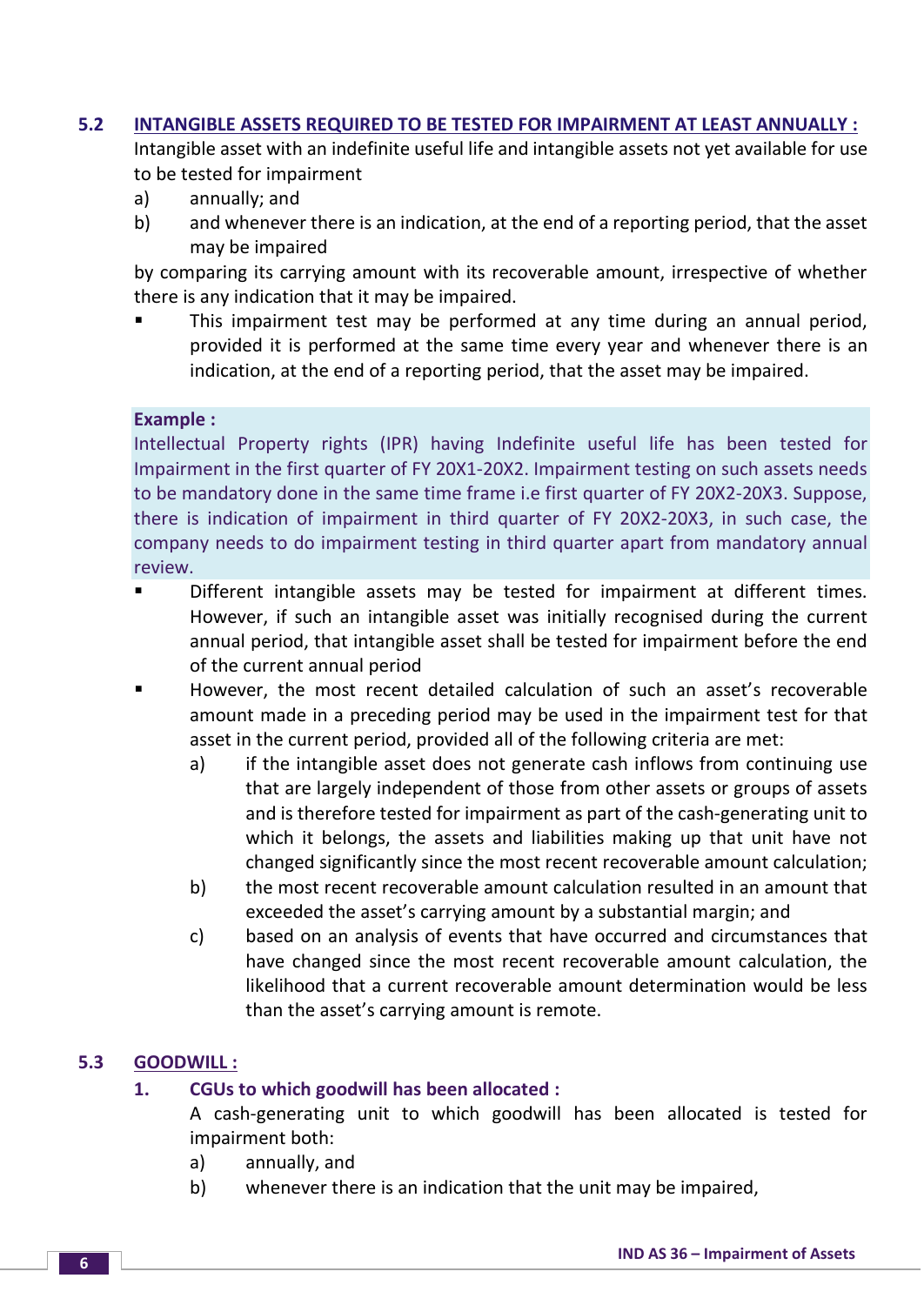by comparing the carrying amount of the unit, including the goodwill, with the recoverable amount of the unit. If the recoverable amount of the unit exceeds the carrying amount of the unit, the unit and the goodwill allocated to that unit shall be regarded as not impaired. If the carrying amount of the unit exceeds the recoverable amount of the unit, the entity recognises an impairment loss in accordance with the requirement of this standard.

# **2. Timing of impairment tests :**

- The annual impairment test for a cash-generating unit to which goodwill has been allocated may be performed at any time during an annual period, provided the test is performed at the same time every year. Different cashgenerating units may be tested for impairment at different times.
- However, if some or all of the goodwill allocated to a cash-generating unit was acquired in a business combination during the current annual period, that unit shall be tested for impairment before the end of the current annual period.

# **3. Individual assets to be tested before CGU to which goodwill has been allocated :**

- If the assets constituting the CGU to which goodwill has been allocated are tested for impairment at the same time as the unit containing the goodwill, they shall be tested for impairment before the unit containing the goodwill.
- Similarly, if the CGUs constituting a group of CGUs to which goodwill has been allocated are tested for impairment at the same time as the group of units containing the goodwill, the individual units shall be tested for impairment before the group of units containing the goodwill.
- At the time of impairment testing a CGU to which goodwill has been allocated, there may be an indication of an impairment of an asset within the unit containing the goodwill. In such circumstances, the entity tests the asset for impairment first, and recognises any impairment loss for that asset before testing for impairment the cash-generating unit containing the goodwill.
- Similarly, there may be an indication of an impairment of a cash-generating unit within a group of units containing the goodwill. In such circumstances, the entity tests the cash-generating unit for impairment first, and recognises any impairment loss for that unit, before testing for impairment the group of units to which the goodwill is allocated.

# **4. CGUs to which it has not been possible to allocate goodwill :**

- When goodwill relates to a CGU but has not been allocated to that unit, the unit shall be tested for impairment, whenever there is an indication that the unit may be impaired, by comparing the unit's carrying amount, excluding any goodwill, with its recoverable amount. Any impairment loss is recognised in accordance with the requirement of this standard.
- If a CGU as described above includes in its carrying amount an intangible asset that has an indefinite useful life or is not yet available for use and that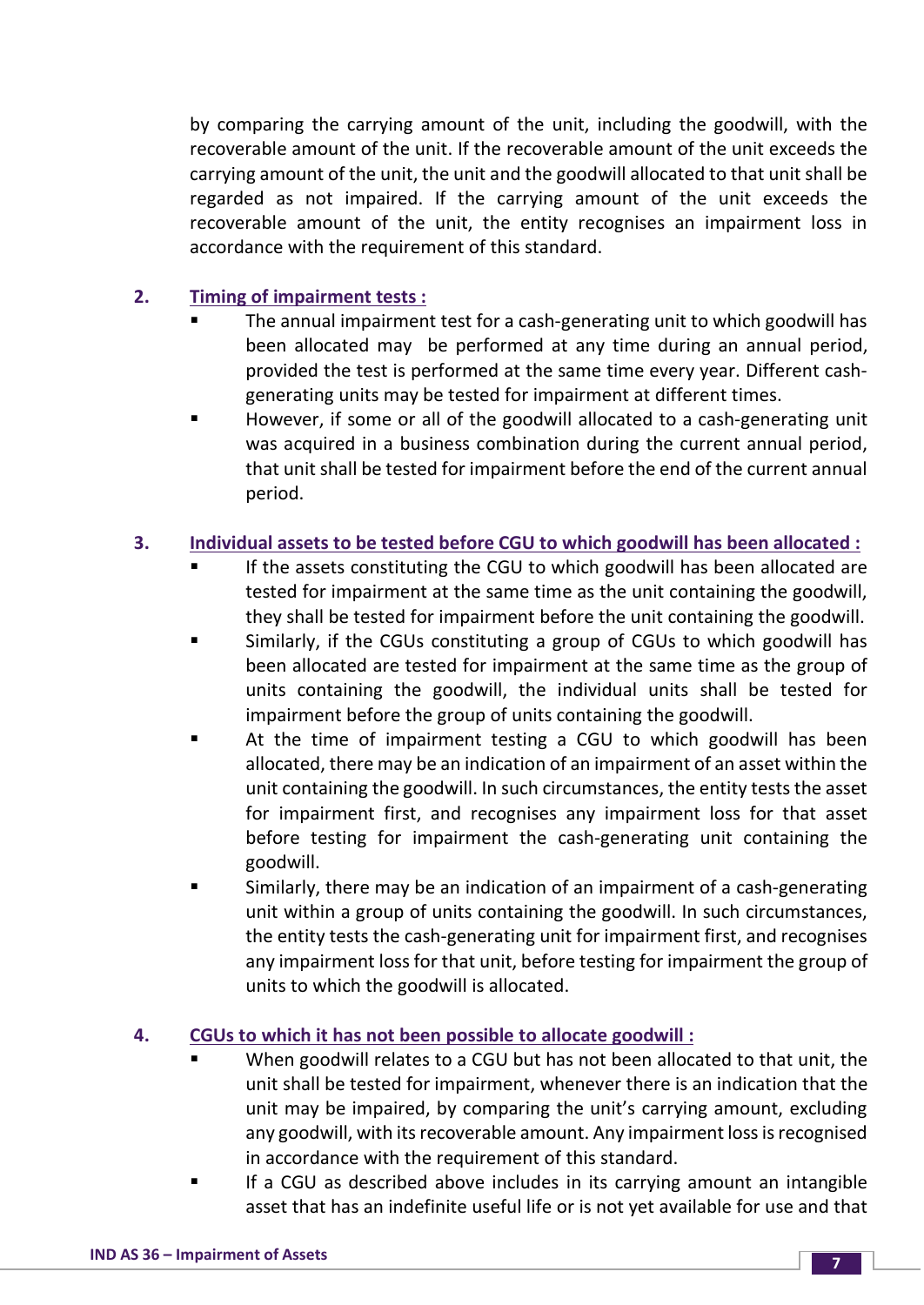asset can be tested for impairment only as part of the CGU, the unit also to be tested for impairment annually.

# **6. VALUE IN USE :**

**Value in use** is the present value of the future cash flows expected to be derived from an asset or cash-generating unit.

Primarily two key decisions are involved in determining value in use:



# **Estimation of expected future cash flows :**

The following elements shall be reflected in the calculation of an asset's value in use:

- a) an estimate of the future cash flows the entity expects to derive from the asset;
- b) expectations about possible variations in the amount or timing of those future cash flows;
- c) the time value of money, represented by the current market risk-free rate of interest;
- d) the price for bearing the uncertainty inherent in the asset; and
- e) other factors, such as illiquidity, that market participants would reflect in pricing the future cash flows the entity expects to derive from the asset.

#### **Estimating the value in use of an asset involves the following steps:**

- a) estimating the future cash inflows and outflows to be derived from continuing use of the asset and from its ultimate disposal; and
- b) applying the appropriate discount rate to those future cash flows.

#### **When estimating expected future cash flows, the following rules apply :**

- a) Projections of cash flows shall be based on reasonable and supportable assumptions that represent management's best estimate of the range of economic conditions that will exist over the remaining useful life of the asset. Greater weight shall be given to external evidence.
- a) Management assesses the reasonableness of the assumptions on which its current cash flow projections are based by examining the causes of differences between past cash flow projections and actual cash flows. Management shall ensure that the assumptions on which its current cash flow projections are based are consistent with past actual outcomes, provided the effects of subsequent events or circumstances that did not exist when those actual cash flows were generated make this appropriate.
- b) Base cash flow projections on the most recent financial budgets/forecasts approved by management, but shall exclude any estimated future cash inflows or outflows expected to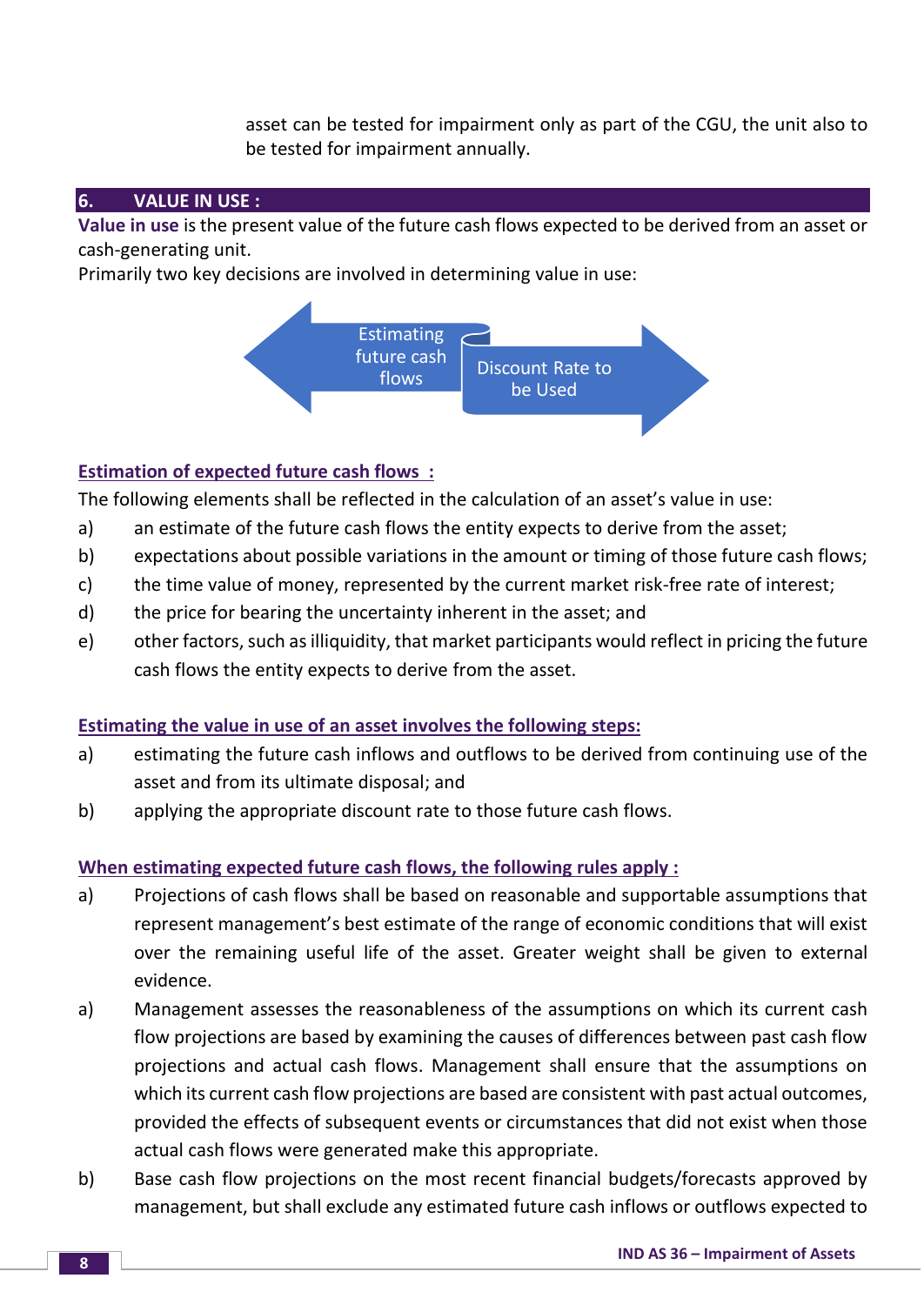arise from future restructurings or from improving or enhancing the asset's performance. Projections based on these budgets/forecasts shall cover a maximum period of five years, unless a longer period can be justified.

- c) Detailed, explicit and reliable financial budgets/forecasts of future cash flows for periods longer than five years are generally not available. For this reason, management's estimates of future cash flows are based on the most recent budgets/forecasts for a maximum of five years. Management may use cash flow projections based on financial budgets/forecasts over a period longer than five years if it is confident that these projections are reliable and it can demonstrate its ability, based on past experience, to forecast cash flows accurately over that longer period.
- d) Estimate cash flow projections beyond the period covered by the most recent budgets/forecasts by extrapolating the projections based on the budgets/forecasts using a steady or declining growth rate for subsequent years, unless an increasing rate can be justified. This growth rate shall not exceed the long-term average growth rate for the products, industries, or country or countries in which the entity operates, or for the market in which the asset is used, unless a higher rate can be justified.
- e) Cash flow projections until the end of an asset's useful life are estimated by extrapolating the cash flow projections based on the financial budgets/forecasts using a growth rate for subsequent years. This rate is steady or declining, unless an increase in the rate matches objective information about patterns over a product or industry lifecycle. If appropriate, the growth rate is zero or negative.
- f) Estimates of future cash flows and the discount rate reflect consistent assumptions about price increases attributable to general inflation. Therefore, if the discount rate includes the effect of price increases attributable to general inflation, future cash flows are estimated in nominal terms. If the discount rate excludes the effect of price increases attributable to general inflation, future cash flows are estimated in real terms (but include future specific price increases or decreases).

# **Question 5 – Saturn Ltd.**

Saturn India Ltd is reviewing one of its business segments for impairment. The carrying value of its net assets is 40 million. Management has produced two computations for the value-in-use of the business segment. The first value of Rs. 36 million excludes the benefit to be derived from a future reorganization, but the second value of Rs. 44 million includes the benefits to be derived from the future reorganization. There is not an active market for the sale of the business segments.

Whether the business segment needs to be Impaired?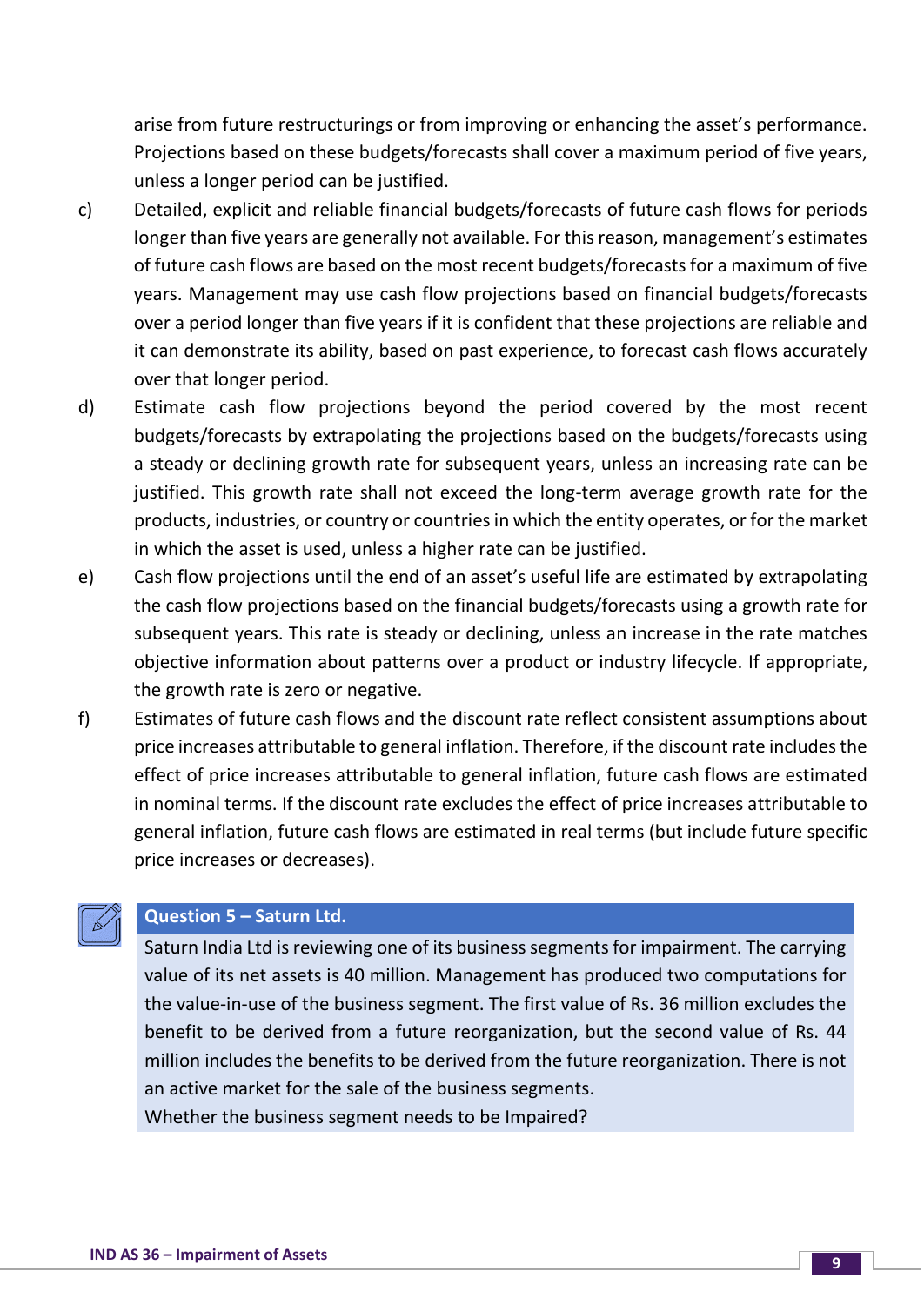#### **7. RECOGNISING IMPAIRMENT LOSS :**





### **Question 6 –**

From the following details of an asset, find out:

- (a) Impairment loss and its treatment.
- (b) Current year depreciation for the year end.

#### **Particulars of assets:**

| Cost of Asset                                   | Rs 56 lakhs           |
|-------------------------------------------------|-----------------------|
| Usefull Life                                    | 10 years              |
| Salvage Value                                   | <b>Nil</b>            |
| Carrying Value at the beginning of the year     | <b>Rs 27.30 lakhs</b> |
| Remaining useful life                           | 3 years               |
| Recoverable amount at the beginning of the year | 12 lakhs              |
| Upward revaluation done in last year            | 14 lakhs              |



# **Question 7 – NDA Ltd.**

NDA Ltd. acquired plant on 01.04.2008 for Rs.50.00 lakhs having 10 years useful life and provides depreciation on SLM with nil residual value. On 01.04.2013. NDA Ltd revalued the plant at Rs.29 lakhs against its book value of Rs.25 lakhs and credited Rs.4 lakhs to revaluation reserve.

On 31.03.2015 the plant was impaired and its recoverable amount on this date was Rs.14 lakhs. Calculate the Impairment loss and how this loss should be treated in the accounts.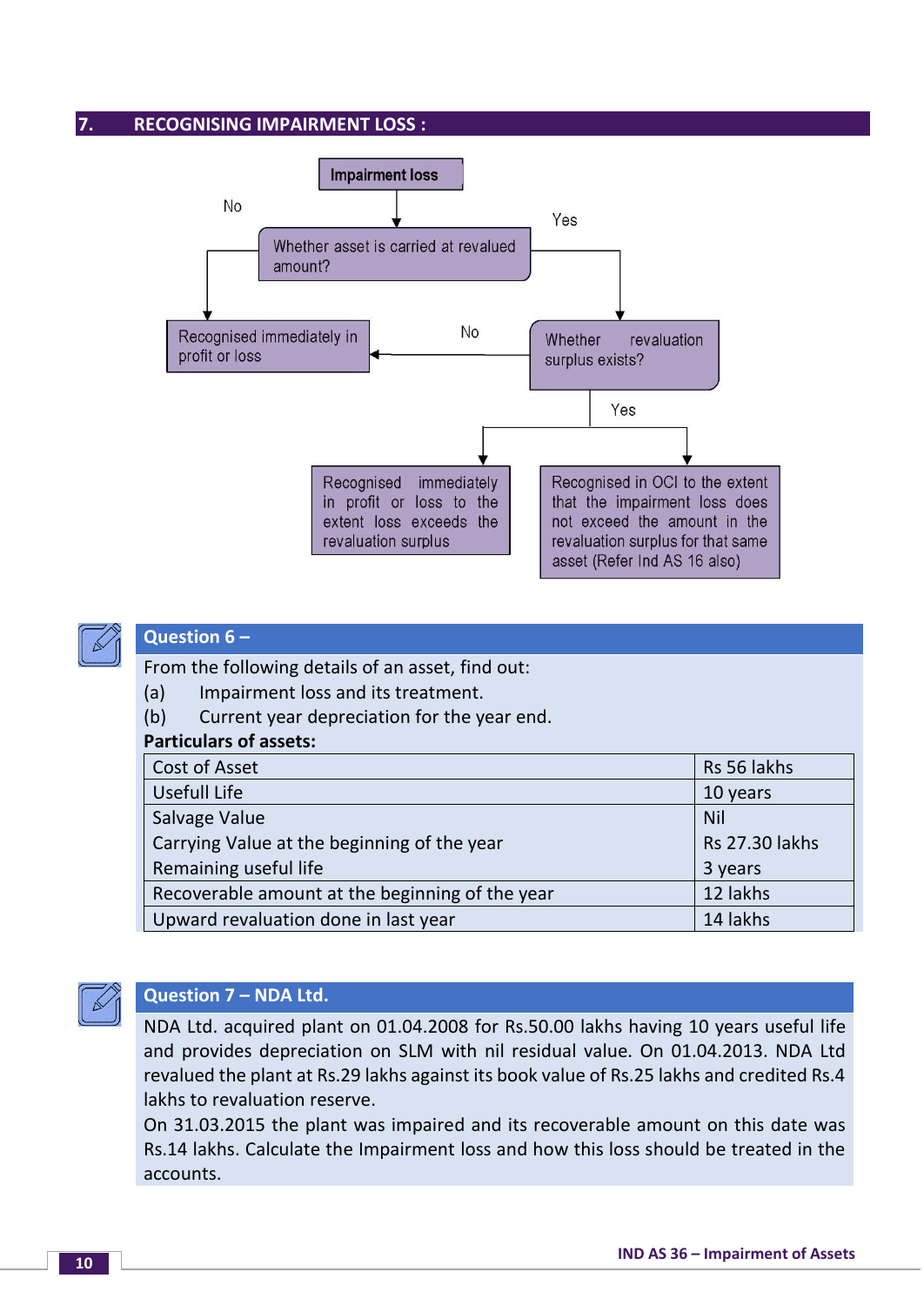

#### **Question 8 – G Ltd.**

G Ltd., acquired a machine on 1st April, 2010 for Rs.7 crore that had an estimated useful life of 7 years. The machine is depreciated on straight line basis and does not carry any residual value. On 1st April, 2014, the carrying value of the machine was reassessed at Rs.5.10 crore and the surplus arising out of the revaluation being credited to revaluation reserve. For the year ended March, 2016, conditions indicating an impairment of the machine existed and the amount recoverable ascertained to be only Rs.79 lakhs. You are required to calculate the loss on impairment of the machine and show how this loss is to be treated in the books of G Ltd. G Ltd., had followed the policy of writing down the revaluation surplus by the increased charge of depreciation resulting from the revaluation.



#### **Question 9 – X Ltd.**

X Ltd. purchased a Property, Plant and Equipment four years ago for Rs.150 lakhs and depreciates it at 10% p.a. on straight line method. At the end of the fourth year, it has revalued the asset at Rs.75 lakhs and has written off the loss on revaluation to the profit and loss account. However, on the date of revaluation, the market price is Rs.67.50 lakhs and expected disposal costs are Rs.3 lakhs. What will be the treatment in respect of impairment loss on the basis that fair value for revaluation purpose is determined by market value and the value in use is estimated at Rs.60 lakhs?



#### **Question 10 –**

From the following details of an asset, find out:

- (a) Impairment loss and its treatment.
- (b) Current year depreciation for the year end.

#### **Particulars of assets:**

| Cost of Asset                                   | Rs 56 lakhs           |
|-------------------------------------------------|-----------------------|
| Usefull Life                                    | 10 years              |
| Salvage Value                                   | <b>Nil</b>            |
| Carrying Value at the beginning of the year     | <b>Rs 27.30 lakhs</b> |
| Remaining useful life                           | 3 years               |
| Recoverable amount at the beginning of the year | 12 lakhs              |
| Upward revaluation done in last year            | 14 lakhs              |

#### **8. CASH GENERATING UNIT :**

- A *cash-generating unit* is the smallest identifiable group of assets that generates cash inflows that are largely independent of the cash inflows from other assets or groups of assets.
- If there is any indication that an asset may be impaired, recoverable amount shall be estimated for the individual asset. If it is not possible to estimate the recoverable amount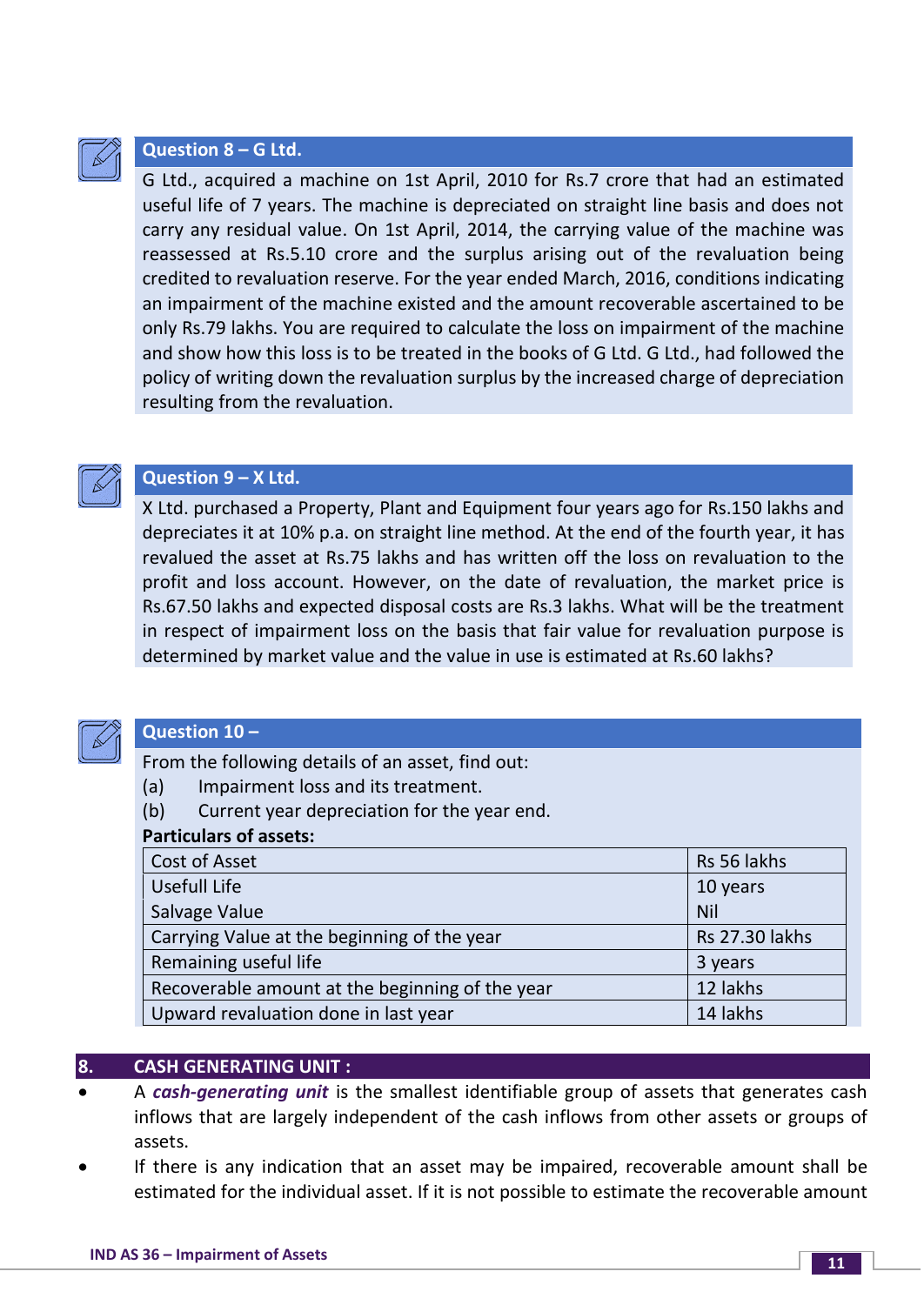of the individual asset, an entity is required to determine the recoverable amount of the cash-generating unit to which the asset belongs (the asset's cash-generating unit).

- The recoverable amount of an individual asset cannot be determined if:
- the asset's value in use cannot be estimated to be close to its fair value less costs of disposal (for example, when the future cash flows from continuing use of the asset cannot be estimated to be negligible); and
- the asset does not generate cash inflows that are largely independent of those from other assets.
- In such cases, value in use and, therefore, recoverable amount, can be determined only for the asset's cash-generating unit.
- If recoverable amount cannot be determined for an individual asset, an entity identifies the lowest aggregation of assets that generate largely independent cash inflows.



# **Question 11 – A publisher**

A publisher owns 150 magazine titles of which 70 were purchased and 80 were selfcreated. The price paid for a purchased magazine title is recognised as an intangible asset. The costs of creating magazine titles and maintaining the existing titles are recognised as an expense when incurred. Cash inflows from direct sales and advertising are identifiable for each magazine title. Titles are managed by customer segments. The level of advertising income for a magazine title depends on the range of titles in the customer segment to which the magazine title relates. Management has a policy to abandon old titles before the end of their economic lives and replace them immediately with new titles for the same customer segment. What is the cashgenerating unit for an individual magazine title?



#### **Question 12 – A mining entity**

A mining entity owns a private railway to support its mining activities. The private railway could be sold only for scrap value and it does not generate cash inflows that are largely independent of the cash inflows from the other assets of the mine. Should the entity determine the recoverable amount for the private railway or for the mining business as a whole?



#### **Question 13 – In north campus**

In north campus there are ten college under Delhi University having their own canteens, which provides food and beverage to be students and staff. Under a policy of the University the contract of running all the ten college canteens will be given to only one contractor. Out of these 7 canteens are profitable but 3 are loss making. Identify cash generating units.

#### **9. GOODWILL :**

Goodwill does not generate cash flows independently from other assets or groups of assets and, therefore, the recoverable amount of goodwill as an individual asset cannot be determined. As a consequence, if there is an indication that goodwill may be impaired, recoverable amount is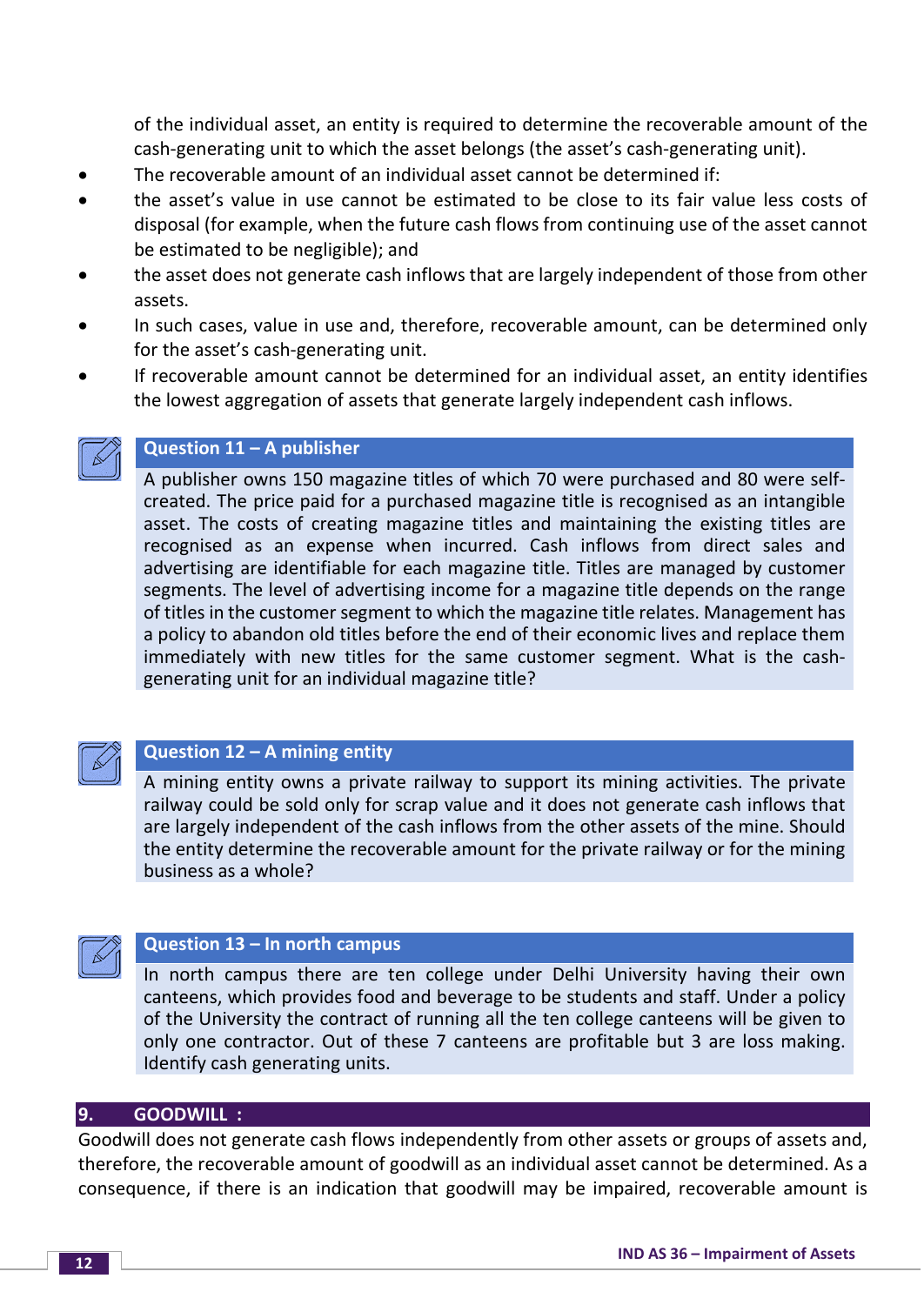determined for the cash-generating unit to which goodwill belongs. This amount is then compared to the carrying amount of this cash-generating unit and any impairment loss is recognized. If goodwill can be allocated on a reasonable and consistent basis, an enterprise applies the 'bottom-up' test only. If it is not possible to allocate goodwill on a reasonable and consistent basis, an enterprise applies both the 'bottom-up' test and 'top-down' test



# **Question 14 – Entity A acquires Entity B**

Entity A acquires Entity B for Rs. 50 million, of which Rs. 35 million is the fair value of the identifiable assets acquired and liabilities assumed. The acquisition of B Ltd. is to be integrated into two

|                  |                  | Rs. in million |  |
|------------------|------------------|----------------|--|
| CGU <sub>1</sub> | CGU <sub>2</sub> | <b>Total</b>   |  |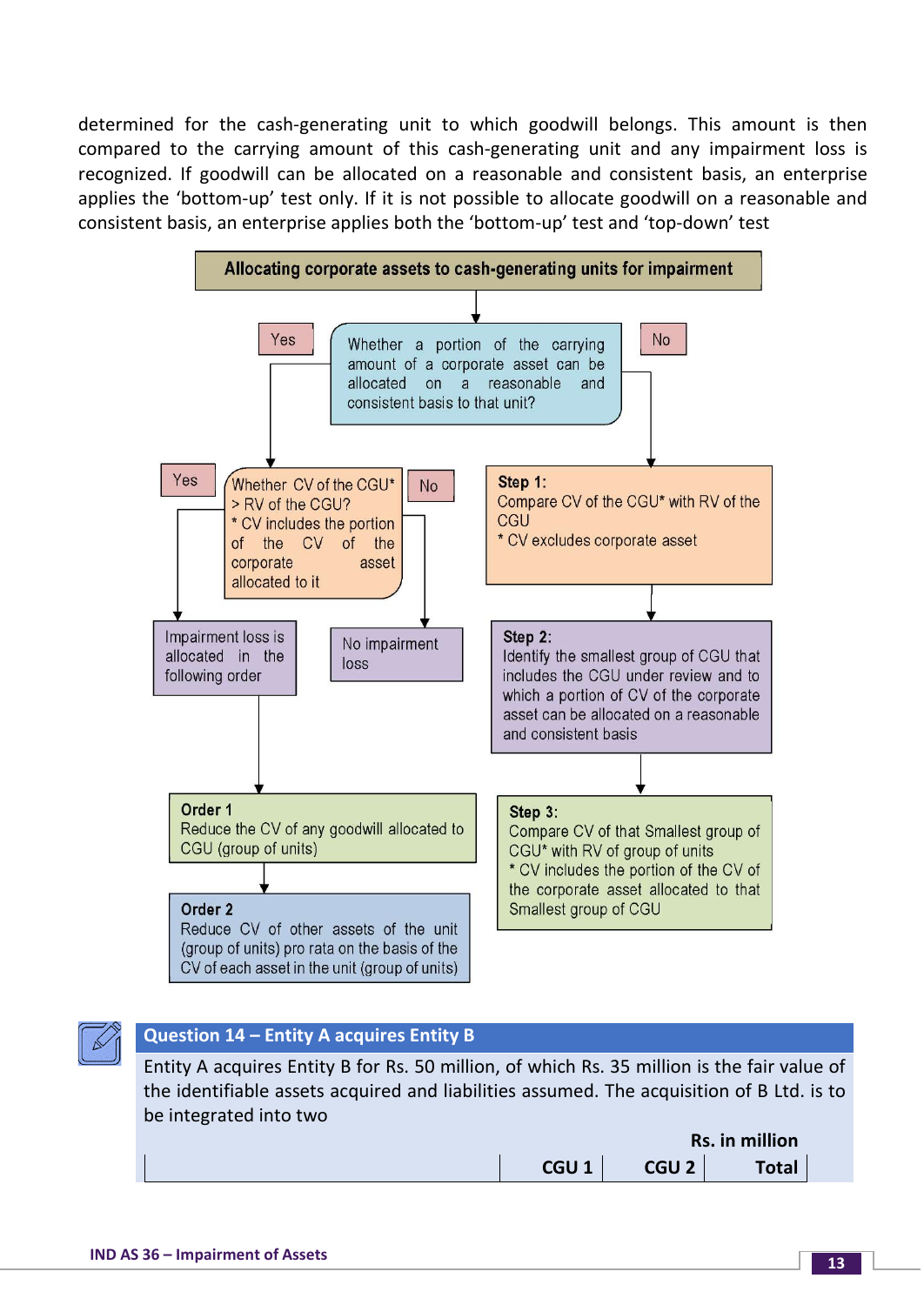|  |                                | Fair value of acquired identifiable | 25 | 35 <sub>1</sub> |  |
|--|--------------------------------|-------------------------------------|----|-----------------|--|
|  | tangible and intangible assets |                                     |    |                 |  |

In addition to the net assets acquired that are assigned to CGU 2, the acquiring entity expects CGU 2 to benefit from certain synergies related to the acquisition (e.g. CGU 2 is expected to realise higher sales of its products because of access to the acquired entity's distribution channels). There is no synergistic goodwill attributable to other CGUs.

Entity A allocated the purchase consideration of the acquired business to CGU 1 and CGU 2 as Rs. 33 million and Rs. 17 million respectively.

Determine the allocation of goodwill to each CGU?

# **Question 15 – Earth Infra Ltd.**

Earth Infra Ltd has two cash-generating units, A and B. There is no goodwill within the units' carrying values. The carrying values of the CGUs are CGU A for Rs. 20 million and CGU B for Rs. 30 million. The company has an office building which it is using as an office headquarter and has not been included in the above values and can be allocated to the units on the basis of their carrying values. The office building has a carrying value of Rs. 10 million. The recoverable amounts are based on value-in-use of Rs. 18 million for CGU A and Rs. 38 million for CGU B.

Determine whether the carrying values of CGU A and B are impaired.



# **Question 16 – A Ltd.**

A Ltd. has 3 CGU with the fair value of Assets of these units in the ratio of 3 : 2 : 1 for unit A, B and C respectively.

B Ltd. acquired all the three cash generating units of A Ltd. at a price of Rs.2,500 lacs and recognised a goodwill of Rs.600 lacs at the time of acquisition. After a few years, it is found that unit A is incurring losses and the recoverable amount of unit A is 750 lacs. Presently the carrying amount of these units are Rs.725 lacs, Rs.500 lacs and Rs.220 lacs. The goodwill is appearing at Rs.420 lacs in the financial statements. Find the impairment loss to be recognised for CGU A, if

- A. Goodwill can be allocated to cash generating units on a reasonable basis, and
- B. Goodwill cannot be allocated to cash generating units and the recoverable amount of the three units taken together is
	- () Rs. 1700 or
	- (ii) Rs. 1400



#### **Question 17 –**

A cash generating unit has these net assets **Rs in million**  Goodwill and the contract of the contract of the contract of the contract of the contract of the contract of the contract of the contract of the contract of the contract of the contract of the contract of the contract of t Property 20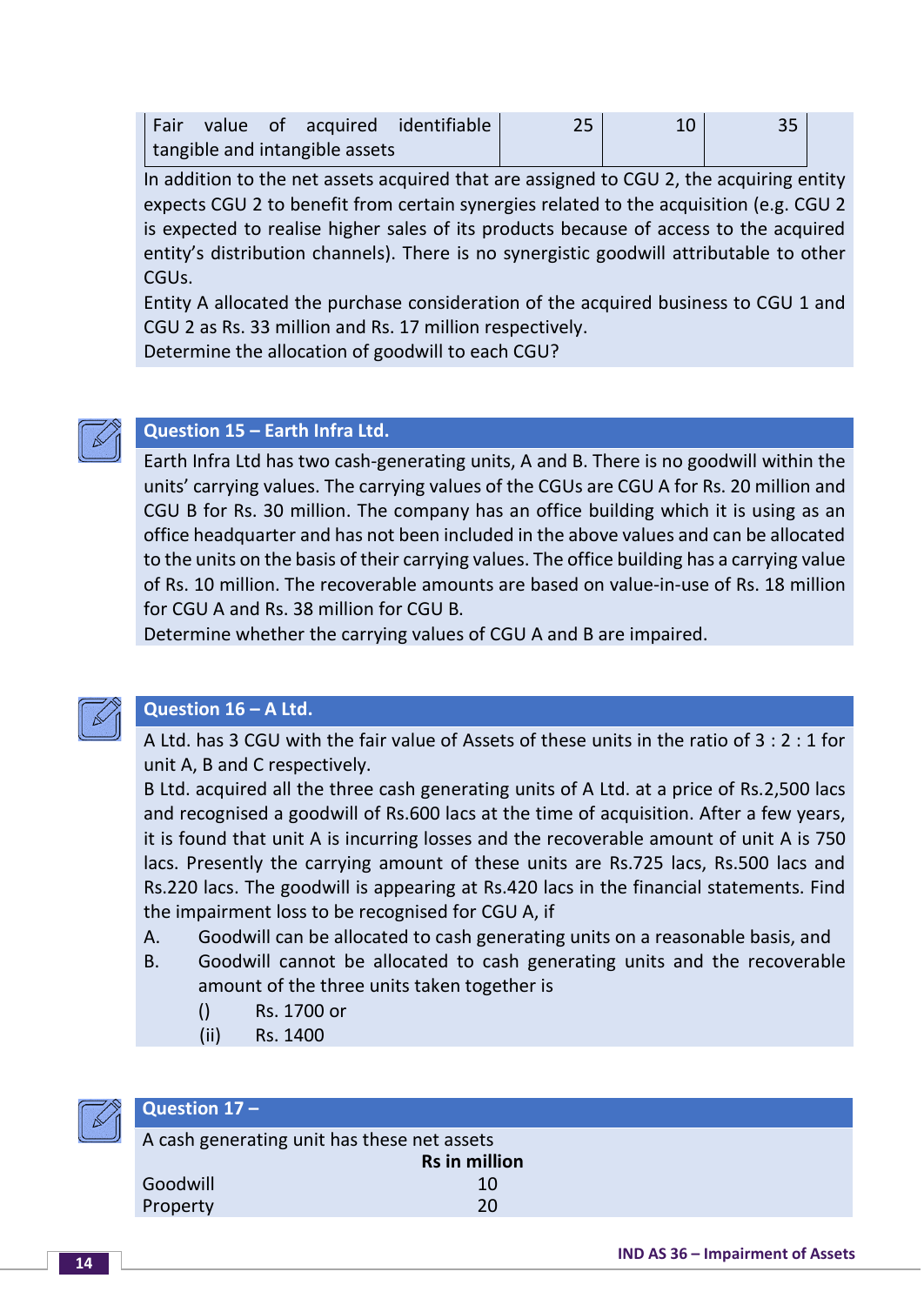Plant and Equipment 30 **Total 60** The recoverable Amount has been determined at Rs.45 million. **Required :** Allocate the impairment loss to net assets of the entity.

#### **10. REVERSAL OF IMPAIRMENT LOSS :**

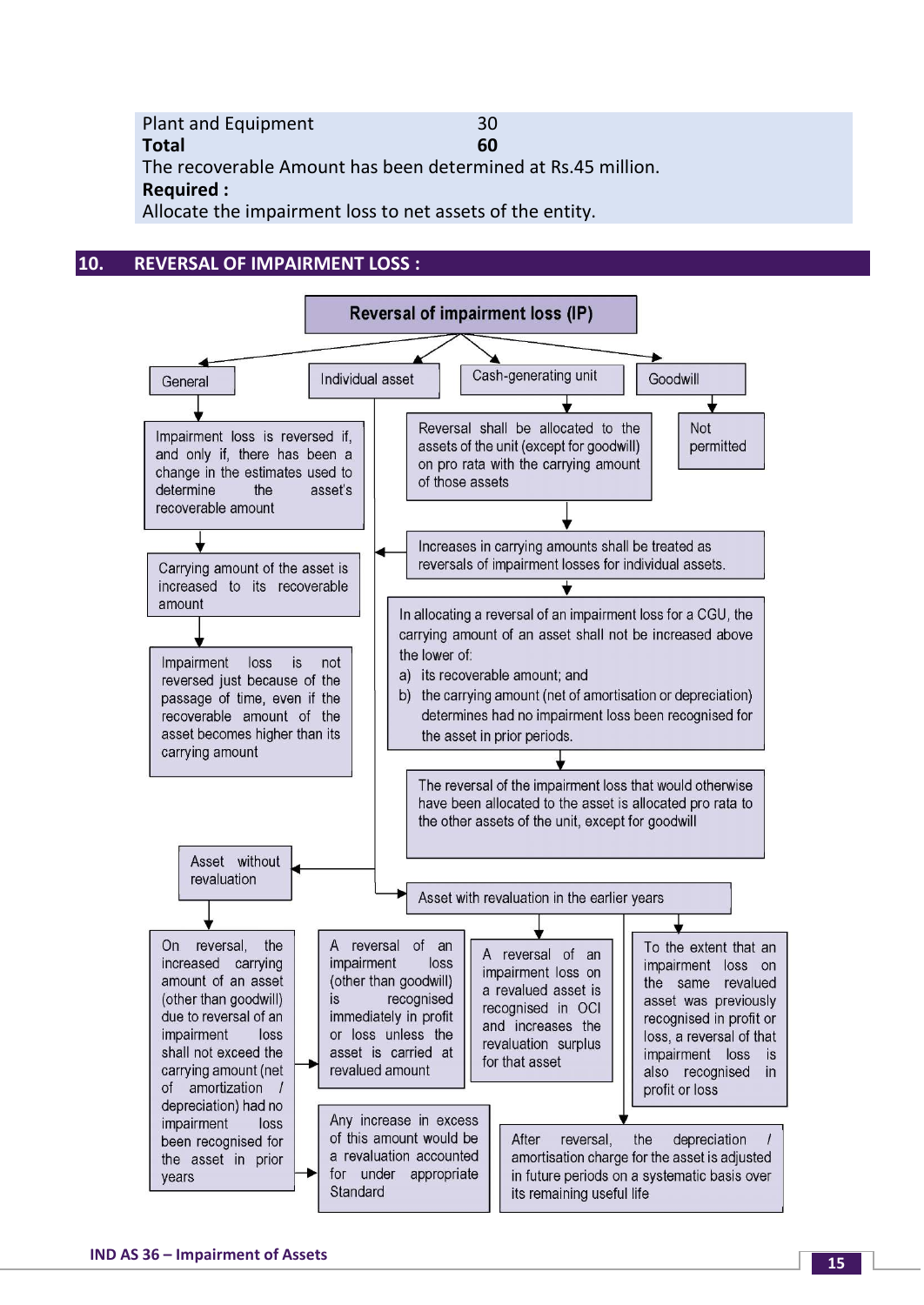

# **Question 18 – Venus Ltd.**

On 1st April 20X1, Venus Ltd acquired 100% of Saturn Ltd for Rs. 4,00,000. The fair value of the net identifiable assets of Saturn Ltd was Rs. 3,20,000 and goodwill was Rs. 80,000. Saturn Ltd is in coal mining business. On 31st March, 20X3, the government has cancelled licenses given to it in few states.

As a result Saturn's Ltd revenue is estimated to get reduce by 30%. The adverse change in market place and regulatory conditions is an indicator of impairment. As a result, Venus Ltd has to estimate the recoverable amount of goodwill and net assets of Saturn Ltd on 31st March, 20X3.

Venus Ltd uses straight line depreciation. The useful life of Saturn's Ltd assets is estimated to be 20 years with no residual value. No independent cash inflows can be identified to any individual assets. So, the entire operation of Saturn Ltd is to be treated as a CGU. Due to the regulatory entangle it is not possible to determine the selling price of Saturn Ltd as a CGU. Its value in use is estimated by the management at Rs. 2,12,000.

Suppose by 31st March, 20X5 the government reinstates the licenses of Saturn Ltd. The management expects a favourable change in net cash flows. This is an indicator that an impairment loss may have reversed. The recoverable amount of Saturn's Ltd net asset is reestimated. The value in use is expected to be Rs. 3,04,000 and fair value less cost to disposal is expected to be Rs. 2,90,000.

Calculate the impairment loss, if any. Also show the accounting treatment for reversal of impairment loss and the subsequent depreciation thereon.

#### **11. SELF PRACTICE QUESTIONS :**



### **Question 19 –**

From the following details of an asset, find out:

- (a) Impairment loss and its treatment.
- (b) Current year depreciation for the year end.

Particulars of assets:

| Cost of asset                                   | <b>Rs. 56 lakh</b> |
|-------------------------------------------------|--------------------|
| Useful life                                     | 10 years           |
| Salvage value                                   | <b>Nil</b>         |
| Carrying value at the beginning of the year     | Rs. 27.30 lakh     |
| Remaining useful life                           | 3 years            |
| Recoverable amount at the beginning of the year | Rs. 12 lakh        |
| Upward revaluation done in last year            | Rs. 14 lakh        |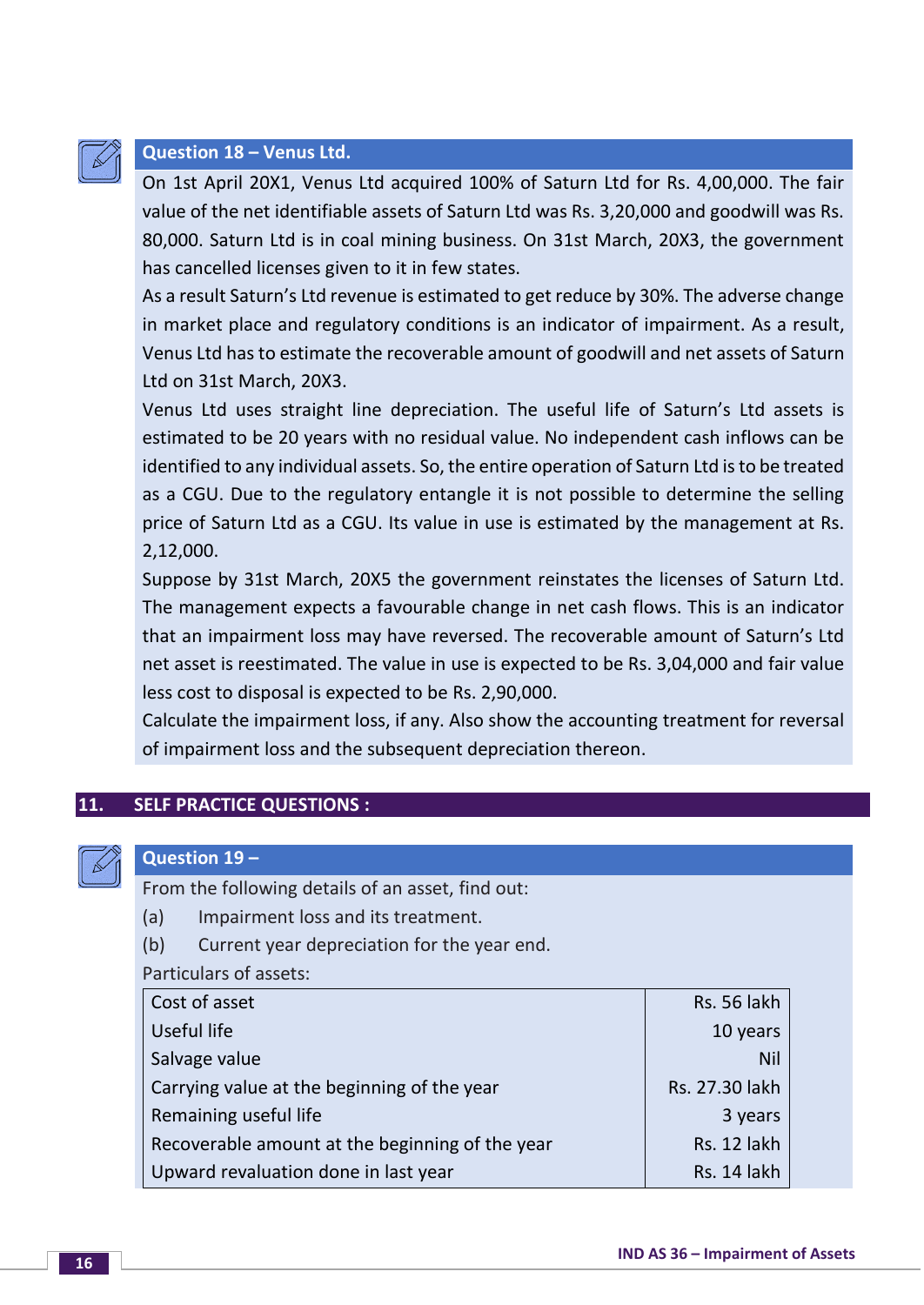

# **Question 20 – Venus Ltd.**

Venus Ltd. has an asset, which is carried in the Balance Sheet on 31st March, 20X1 at Rs. 500 lakh. As at that date the value in use is Rs. 400 lakh and the fair value less costs to sells is Rs. 375 lakh.

From the above data:

- (a) Calculate impairment loss.
- (b) Prepare journal entries for adjustment of impairment loss.



### **Question 21 – A significant raw**

A significant raw material used for plant Y's final production is an intermediate product bought from plant X of the same entity. X's products are sold to Y at a transfer price that passes all margins to X. 80% of Y's final production is sold to customers outside of the entity.

60% of X's final production is sold to Y and the remaining 40% is sold to customers outside of the entity. For each of the following cases, what are the cash-generating units for X and Y?

- (a) If X could sell the products it sells to Y in an active market and internal transfer prices are higher than market prices, what are the cash-generating units for X and Y?
- (b) If there is no active market for the products X sells to Y, what are the cashgenerating units for X and Y?



# **Question 22 – XYZ Limited**

XYZ Limited produces a single product and owns plants 1, 2 and 3. Each plant is located in a different country. Plant 1 produces a component that is assembled in either Plant 2 or Plant 3. The combined capacity of Plant 2 and Plant 3 is not fully utilised. XYZ Limited's products are sold worldwide from either Plant 2 or Plant 3, e.g., Plant 2's production can be sold in Plant 3's country if the products can be delivered faster from Plant 2 than from Plant 3. Utilisation levels of Plant 2 and Plant 3 depend on the allocation of sales between the two sites. If there is no active market for Plant 1's products, what are the cash-generating units for Plant 1, Plant 2 and Plant 3?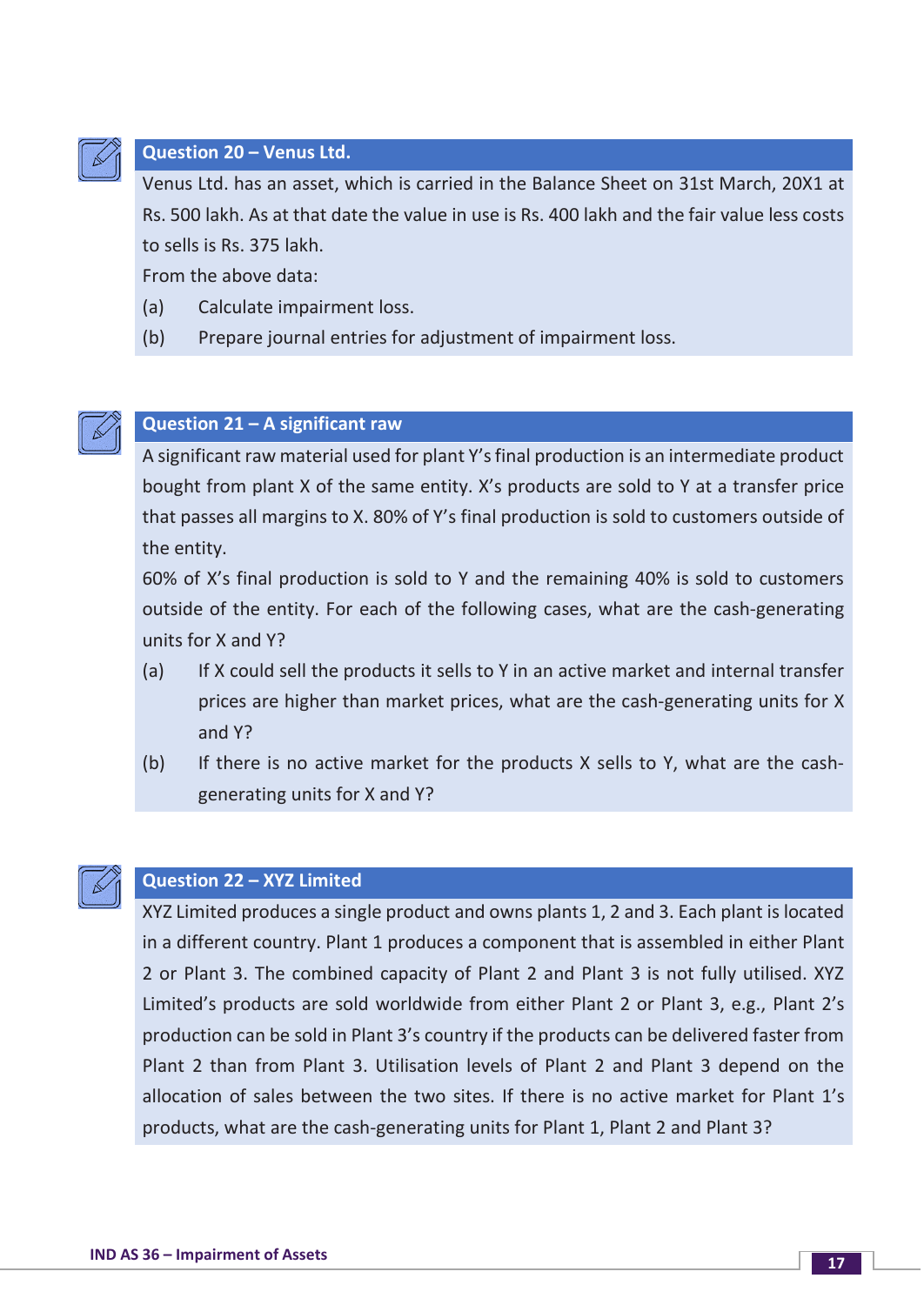

# **Question 23 – XYZ Limited**

XYZ Limited has a cash-generating unit 'Plant A' as on 1st April, 20X1 having a carrying amount of Rs. 1,000 crore. Plant A was acquired under a business combination and goodwill of Rs. 200 crore was allocated to it. It is depreciated on straight line basis. Plant A has a useful life of 10 years with no residual value. On 31st March, 20X2, Plant A has a recoverable amount of Rs. 600 crore. Calculate the impairment loss on Plant A. Also, prescribe its allocation as per Ind AS 36.



#### **Question 24 – Apex Ltd.**

Apex Ltd. is engaged in manufacturing of steel utensils. It owns a building for its headquarters. The building used to be fully occupied for internal use. However, recently the company has undertaken a massive downsizing exercise as a result of which 1/3rd of the building became vacant. This vacant portion has now been given for on lease for 6 years. Determine the CGU of the building.



#### **Question 25 – ABC Ltd.**

ABC Ltd. has three cash-generating units: A, B and C, the carrying amounts of which as on 31st March, 20X1 are as follows:

| <b>Cash-generating units</b> | <b>Carrying amount</b> | <b>Remaining useful life</b> |  |
|------------------------------|------------------------|------------------------------|--|
|                              | 500                    | 10                           |  |
|                              | 750                    | 20                           |  |
|                              | 1,100                  |                              |  |

ABC Ltd. also has two corporate assets having a remaining useful life of 20 years  **(Rs. in crore)**

| Corporate | <b>Carrying</b> | <b>Remarks</b>                                              |
|-----------|-----------------|-------------------------------------------------------------|
| asset     | amount          |                                                             |
| X         | 600             | The carrying amount of X can be allocated on a              |
|           |                 | reasonable basis (i.e., pro rata basis) to the              |
|           |                 | individual cash-generating units.                           |
|           | 200             | The carrying amount of Y cannot be allocated                |
|           |                 | on a reasonable basis to the individual cash                |
|           |                 | generating units.                                           |
|           |                 | Descuerable cuse unt se cu 04 et Meurle 00V4 is se falleure |

Recoverable amount as on 31st March, 20X1 is as follows:

| <b>Cash-generating units</b> | Recoverable amount (Rs. in crore) |
|------------------------------|-----------------------------------|
|                              | 600                               |

**(Rs. in crore)**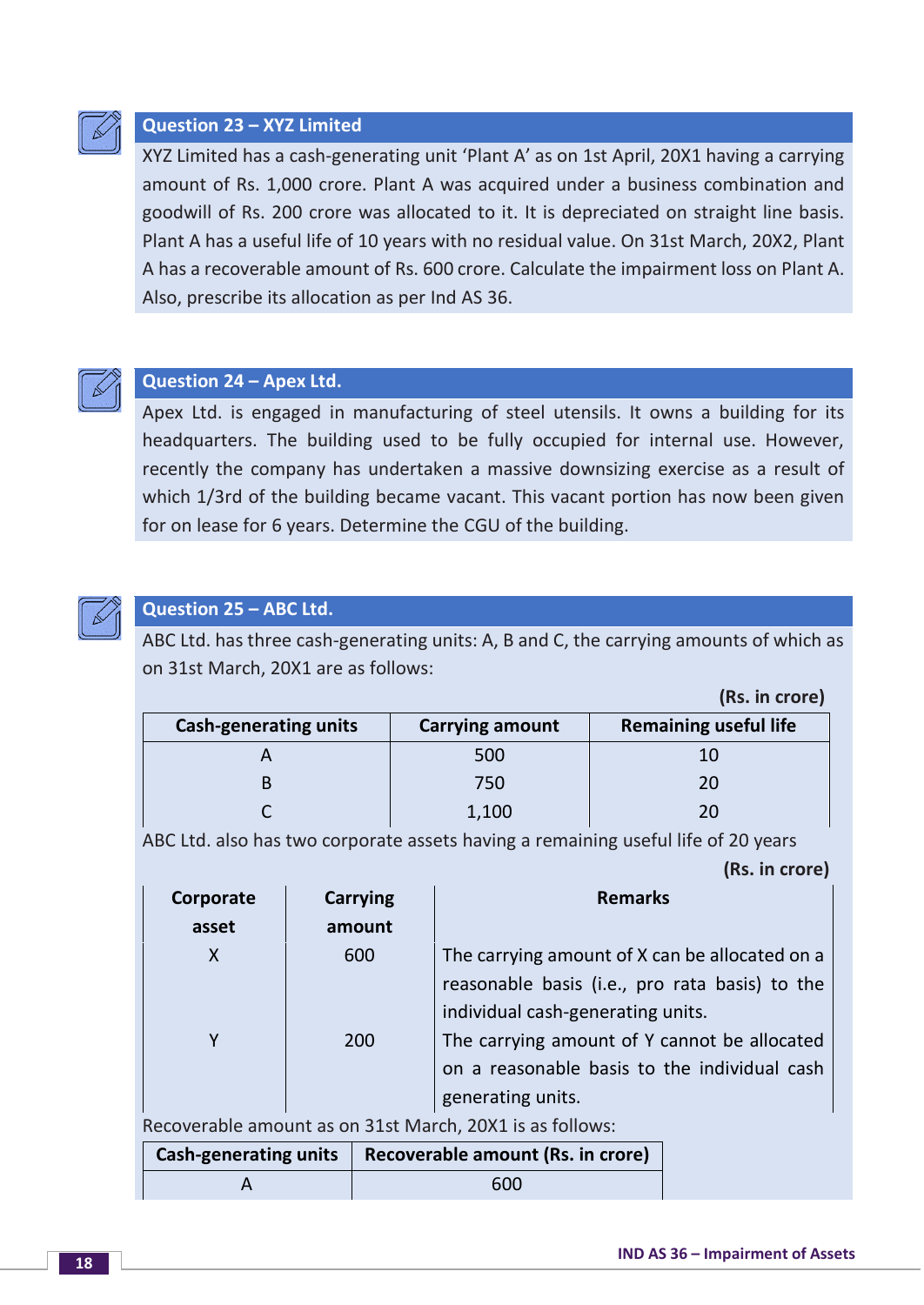|                                                         |          | 900   |
|---------------------------------------------------------|----------|-------|
|                                                         |          | 1,400 |
|                                                         | ABC Ltd. | 3,200 |
| Calculate the impairment loss, if any. Ignore decimals. |          |       |



#### **Question 26 – A Ltd.**

A Ltd. purchased a machinery of Rs. 100 crore on 1st April, 20X1. The machinery has a useful life of 5 years. It has nil residual value. A Ltd. adopts straight line method of depreciation for depreciating the machinery. Following information has been provided as on 31st March, 20X2 :

| <b>Financial year</b>                                | <b>Estimated future cash flows</b> |                      |              |  |  |
|------------------------------------------------------|------------------------------------|----------------------|--------------|--|--|
|                                                      | (Rs. in crore)                     |                      |              |  |  |
| 20X2-20X3                                            | 15                                 |                      |              |  |  |
| 20X3-20X4                                            | 30                                 |                      |              |  |  |
| 20X4-20X5                                            | 40                                 |                      |              |  |  |
| 20X5-20X6                                            | 10                                 |                      |              |  |  |
| Discount rate applicable                             |                                    |                      | 10%          |  |  |
| Fair value less costs to sell as on 31st March, 20X2 |                                    | $\ddot{\phantom{a}}$ | Rs. 70 crore |  |  |
| Calculate the impairment loss, if any.               |                                    |                      |              |  |  |



# **Question 27 –**

Assuming in the above question, as on 31st March, 20X3, there is no change in the estimated future cash flows and discount rate. Fair value less costs to sell as on 31st March, 20X3 is Rs. 40 crore. How should it be dealt with under Ind AS 36?



# **Question 28 – A Ltd.**

A Ltd. purchased an asset of Rs. 100 lakh on 1st April, 20X0. It has useful life of 4 years with no residual value. Recoverable amount of the asset is as follows:

| As on            | Recoverable amount |  |
|------------------|--------------------|--|
| 31st March, 20X1 | Rs. 60 lakh        |  |
| 31st March, 20X2 | Rs. 40 lakh        |  |
| 31st March, 20X3 | <b>Rs. 28 lakh</b> |  |

Calculate the amount of impairment loss or its reversal, if any, on 31st March, 20X1, 31st March, 20X2 and 31st March, 20X3.